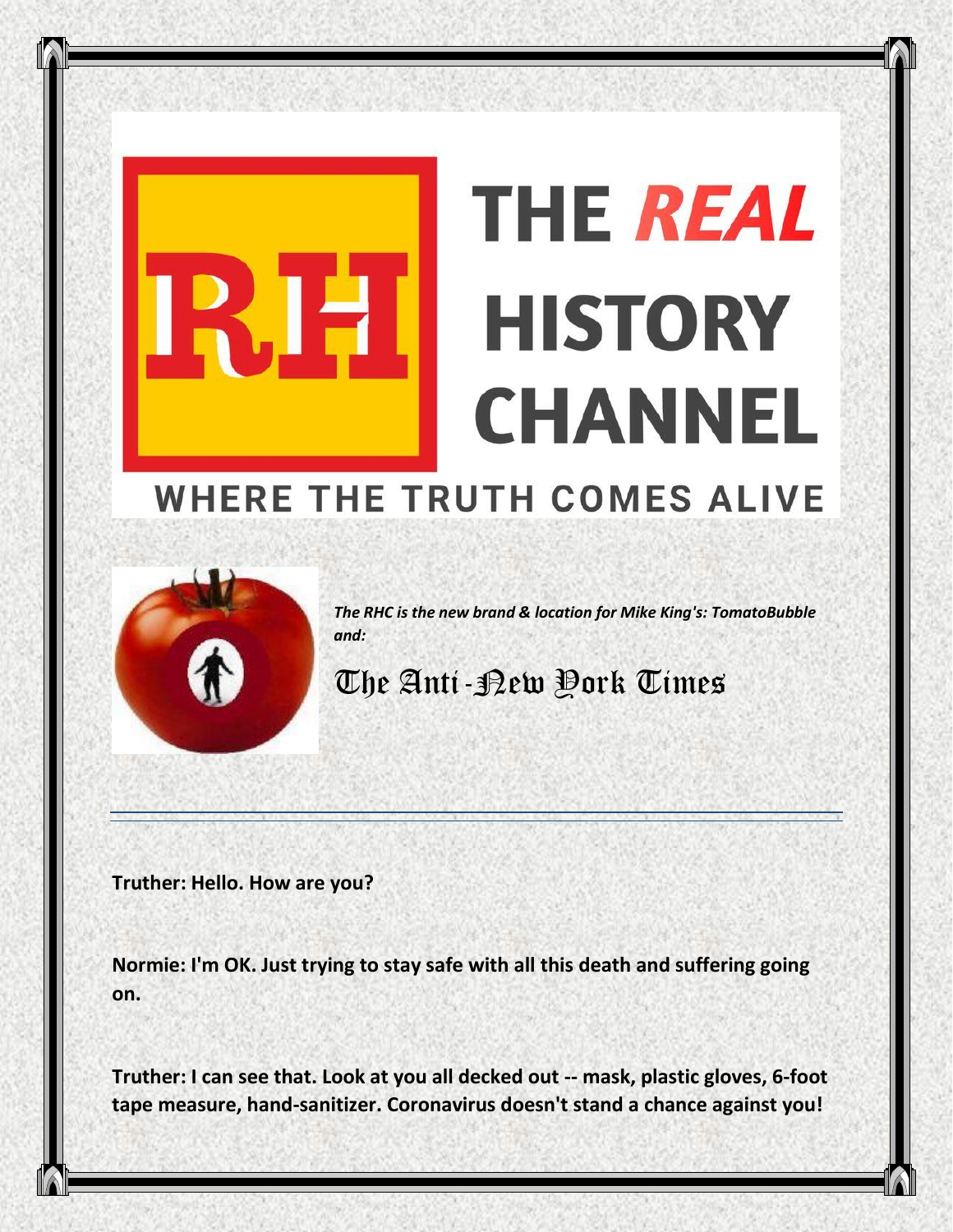**Normie: Oh this thing is bad, I tell ya. A friend of a friend's uncle's brother-inlaw's father just died in the nursing home.**

**Truther: That's just awful. How old was he?**

**Normie: He was 95. He also smoked and had diabetes too.**

**Truther: Oh. I see.**

**Normie: Bill Gates is saying that this might be a once-in--century pandemic. You should be wearing a mask, my friend! Aren't you worried?**

**Truther: Not at all. At worst, this is just another strain of flu -- a common cold even.**

**Normie: What?!! No. No. No. You are badly mistaken. This is not like the flu. It attacks the lungs. It's much deadlier than any flu.**

**Truther: Actually, it's not. You see, the only measure of deadliness that truly matters is the actual body count. And according to the published numbers of the all-mighty, all-knowing CDC, the death tolls attributed to Covid-19 -- which are being deliberately and grossly inflated, by the way -- are actually lower than many past flu seasons. Take the 2017-2018 season, for example -- 61,000 deaths were linked to the flu in the United States (here). Covid deaths in 2020, on the other hand, are now leveling off after just 25,000. So, what's all the fuss all about? Are you willing to shut down the world, throw millions into**